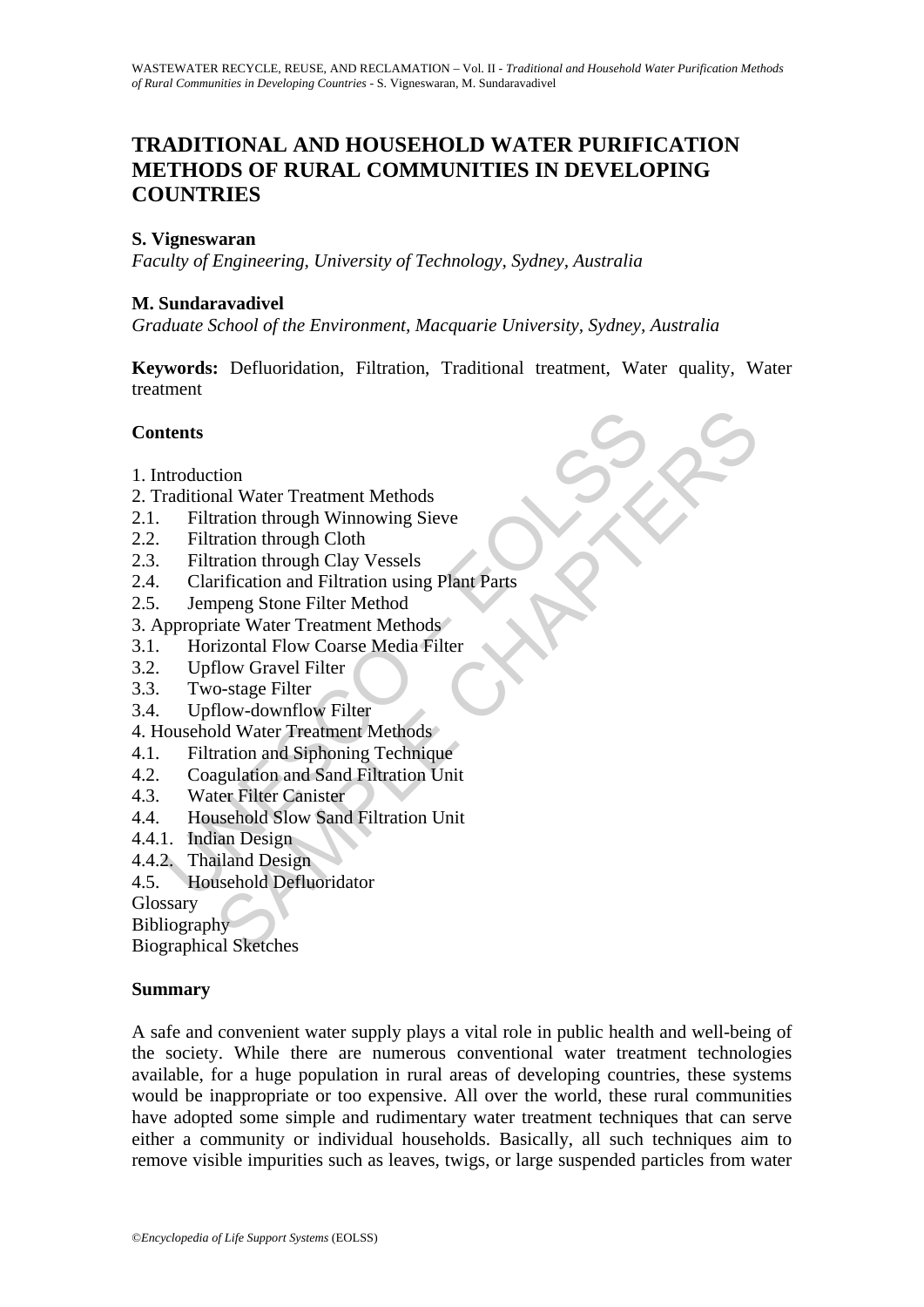collected from unprotected local sources. These traditional water treatment techniques range from simple filtration using a sieve or cloth to clarification and filtration using naturally available stone filters and plant materials. Attempts have also been made to develop simple treatment techniques that can serve households of isolated communities either at household level or at community level. Coarse media filters, gravel filters, coconut fiber filters, etc., are examples of such developments. There are also household techniques available to remove even some specific water pollutants such as fluorides that can greatly enhance the safety of usage of water for drinking purposes in waterscarce regions where there is no other appropriate water source.

## **1. Introduction**

I-being of any society. There exist numerous high technology<br>
er. But for a huge proportion of population in the developing would<br>
1 areas, such systems would be inappropriate or too exper-<br>
ulations of developing countrie of any society. There exist numerous high technology systems to portom a high technology systems to portom a high exist numerous high technology systems to portom a high technology world that lives in the competition of po A safe and convenient water supply is of paramount importance to human health and the well-being of any society. There exist numerous high technology systems to purify water. But for a huge proportion of population in the developing world that lives in the rural areas, such systems would be inappropriate or too expensive. These rural populations of developing countries adopt some techniques with a low level of mechanization to suit their own situation. The special features involved in such traditional treatment methods are worth considering for dissemination, before general technological solutions based on wider experience are proposed for these communities. The traditional water treatment techniques can be found either serving a small rural community as a whole or individual households. This article collates some of these traditional and household techniques that are widely used in rural areas of developing countries and also some of the water treatment techniques that have been developed, especially to cater for households of these communities.

# **2. Traditional Water Treatment Methods**

All over the world, rural communities have adopted simple and rudimentary treatment techniques that mainly aim at filtering out the visible impurities from the water collected from local sources. Though these traditional methods are expedient and can remove certain types of particles in water, they do not provide water necessarily of what would be considered, under the present day situation, as drinking quality. However, it can be considered that these methods provide water of quality that is acceptable to these rural communities, and in most of the cases, with a further simple step of disinfection, they could yield water free from pathogens. Some of the traditional treatment methods are:

- 1. Filtration through winnowing sieve (used widely in Mali).
- 2. Filtration through cloth (commonly used in villages in India, Mali and the southern part of Niger).
- 3. Filtration through clay vessels (used in Egypt).
- 4. Clarification and filtration through plant material (commonly used in Tamil Nadu and Kerala, India).
- 5. Jempeng stone filter method (used in Bali, Indonesia).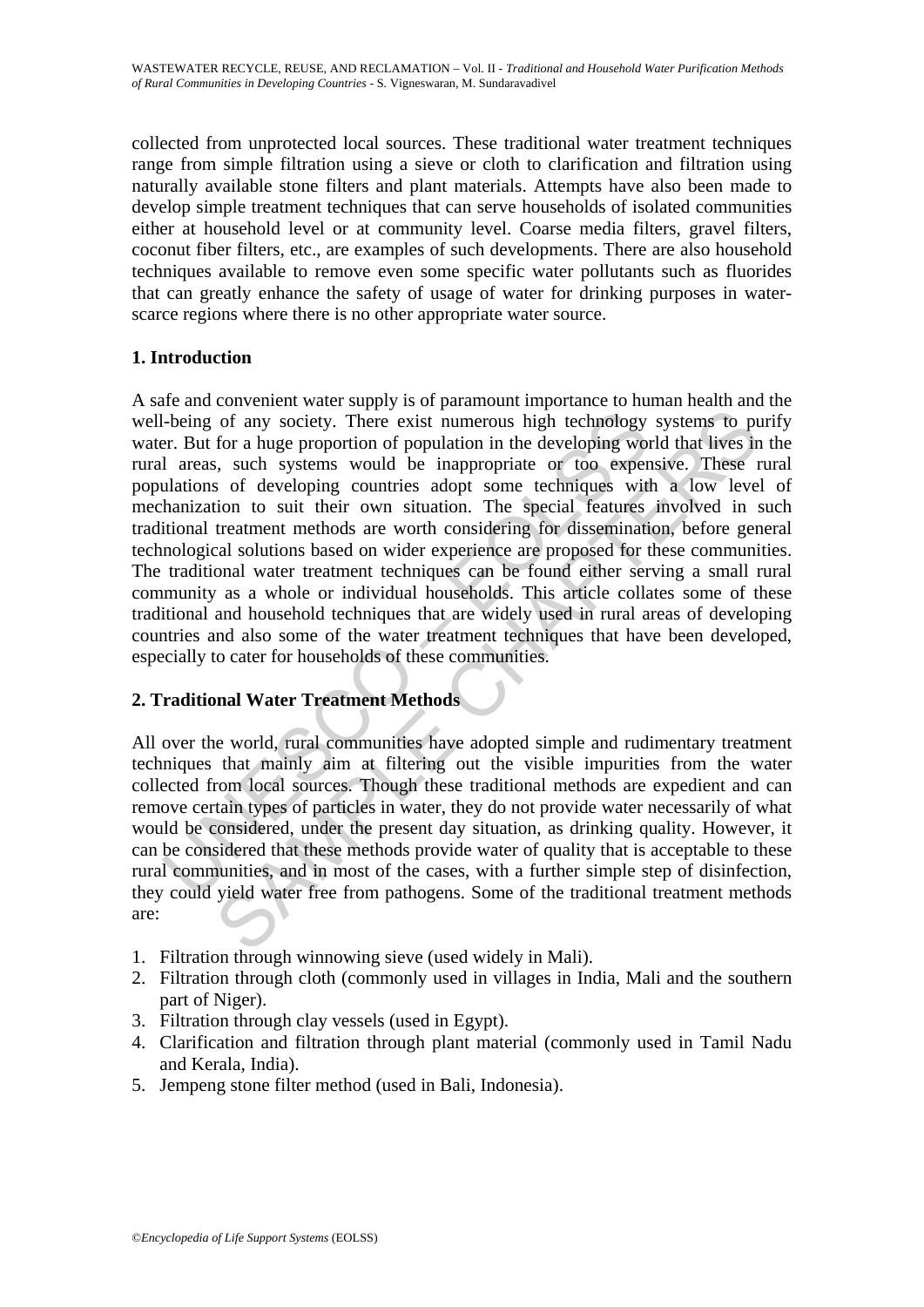# **2.6. Filtration through Winnowing Sieve**

This type of filtration is used when the water source is polluted by wind-borne impurities such as dry leaves, stalks, and coarse particles. The raw water is passed through a winnowing sieve, and the impurities are filtered. This type of filter is widely used in villages of the Bamaka area, Mali. This method cannot be used when the raw water is highly turbid or muddy, since the sieve cannot filter fine suspended particles in raw water.

## **2.7. Filtration through Cloth**

Solution and particles. Filtration of suspended particles present in wat<br>
v to a very small extent. Therefore, this type of filtration is not<br>
id water. It is most suitable for filtration of well water. This<br>
ation is quit Thin white cotton cloth or a discarded garment is used as the filter medium. This filter can filter raw water containing such impurities as plant debris, insects, dust particles or coarse mud particles. Filtration of suspended particles present in water can be achieved only to a very small extent. Therefore, this type of filtration is not suitable for highly turbid water. It is most suitable for filtration of well water. This practice of cloth filtration is quite common in villages in India, Mali, the southern part of Niger and probably in many other parts of the developing world. In some of the Indian villages, if the raw water is muddy and highly odorous, then wood ash of Sal tree (*Shora robuta*) is mixed with water and then filtered through cloth.

# **2.8. Filtration through Clay Vessels**

Clay vessels with a suitable pore size are sometimes used to filter highly turbid water. Turbid water is collected in a big clay jar and allowed to settle down. Then the water in the jar will trickle through the porous clay wall of the jar. This trickled water is collected in a vessel (usually a clay pot) by placing it at the bottom of the porous clay jar. This method of water treatment is common in Egypt.

## **2.9. Clarification and Filtration using Plant Parts**

and particles. Filtration of suspended particles present in water can be achieved and particles. Filtration of suspended particles present in water can be achievery small extent. Therefore, this type of filtration is not s Highly turbid water with fine suspended and colloidal particles are first coalesced and settled out using the nuts of a locally available plant, in some of the southern districts of Tamil Nadu, India, which is then filtered using cloth filters. Studies have found that the nuts excrete coagulant chemicals upon soaking which does the trick. Similarly, wiry roots of the rhizomes from the 'ramachham' (*Vetiveria zizanoides*) are placed in a clay jar, which has tiny holes in its bottom. Raw water is poured into this jar, and then the water is allowed to filter thorough this layer of roots. The water then trickles through the tiny holes at the bottom of the jar. The filtered water is collected at the bottom of the jar. Usually this filtered water is very clear and has a pleasant smell. This type of water filtration is common in southern districts of Kerala and Tamil Nadu, India.

## **2.10. Jempeng Stone Filter Method**

This type of water filtration method is developed in Saringan batu Jempeng, Bali, Indonesia. Here, a small artificial pond or a by-pass channel is cut by the side to an irrigation canal, which carries muddy water (Figure 1).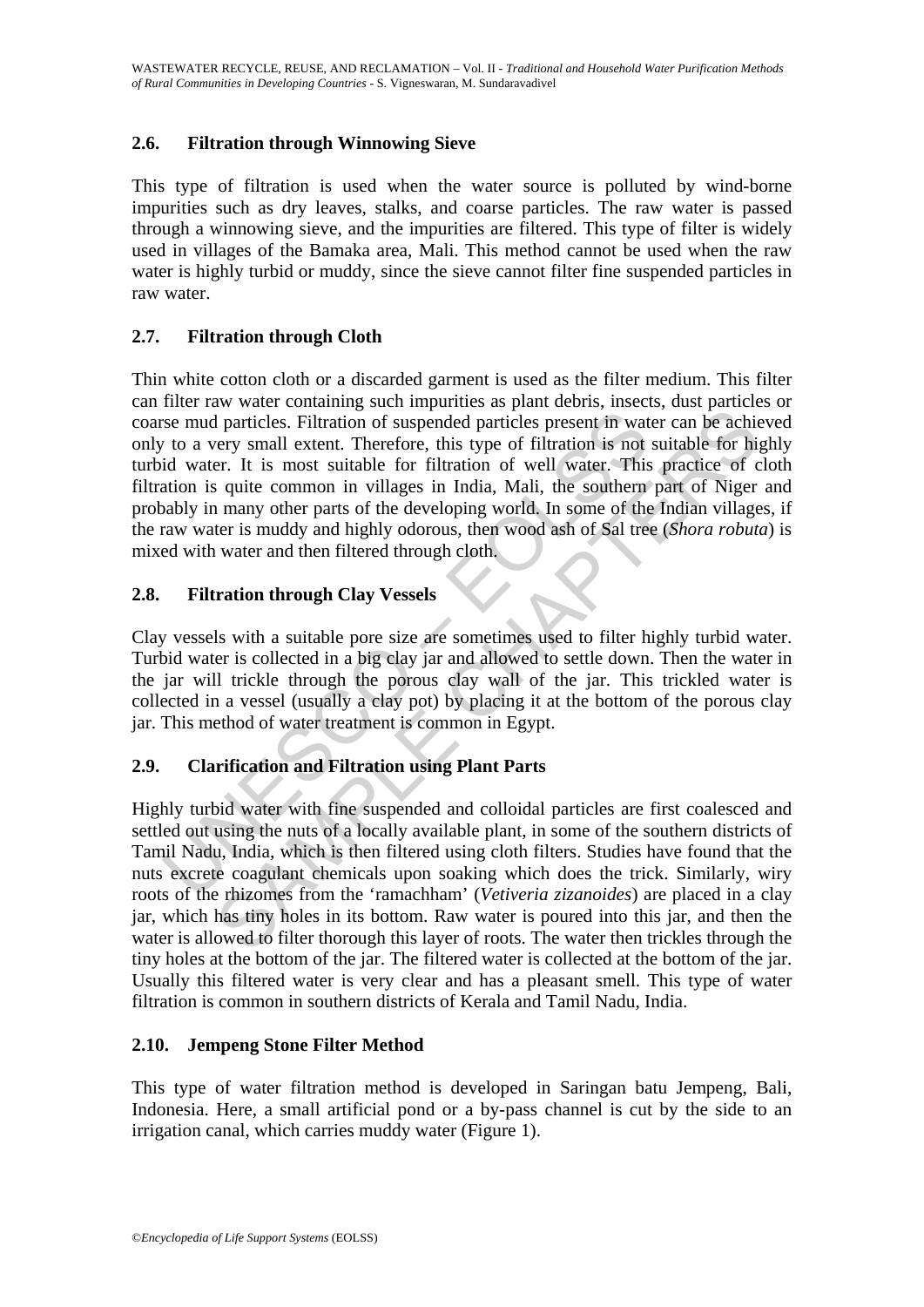WASTEWATER RECYCLE, REUSE, AND RECLAMATION – Vol. II - *Traditional and Household Water Purification Methods of Rural Communities in Developing Countries* - S. Vigneswaran, M. Sundaravadivel



Figure 1. Jempeng stone filter

Figure 1. Jempeng stone filter<br>peng stone filter<br>peng stone filter units are placed in the artificial ponds. The filter<br>porous material called 'cadas'. This unit has an average height of<br>0 cm, and a wall with a thickness o Figure 1. Jempeng stone filter<br>tone filter units are placed in the artificial ponds. The filter unit is carved<br>in a material called 'cadas'. This unit has an average height of 60 cm, a diam<br>and a wall with a thickness of 1 Jempeng stone filter units are placed in the artificial ponds. The filter unit is carved out of a porous material called 'cadas'. This unit has an average height of 60 cm, a diameter of 50 cm, and a wall with a thickness of 10–12 cm. This unit is placed on the top of a stone-supporting gravel bed. Muddy water filters through the porous wall of the filter unit and gets collected inside. This type of unit can be used as a village water treatment unit. It can treat even highly turbid water. The main feature of this unit is that the only cost involved is the investment cost. Practically there is no operational or maintenance cost such as for cleaning.

## **3. Appropriate Water Treatment Methods**

As a continuation and improvement to traditional treatment methods, some simple treatment methods that are appropriate for small rural communities have been developed by local water experts in many developing countries. Some of such methods include:

- horizontal flow coarse media filter;
- upflow gravel filter;
- two-stage filter;
- upflow/downflow filter.

## **3.5. Horizontal Flow Coarse Media Filter**

This technique uses coarse gravel or crushed stones as filter media and is highly suited for turbid waters with turbidities greater than 50 NTU. A combination of filtration and sedimentation of suspended solids take place during the horizontal passage of water through the filter bed (Figure 2). At the same time, biological mechanisms similar to those in slow sand filtration help to remove pathogens, although in a limited manner. Research at Asian Institute of Technology, Bangkok, Thailand, indicated that the unit can account for 60–70% removal of turbidity and about 80% removal of coliforms.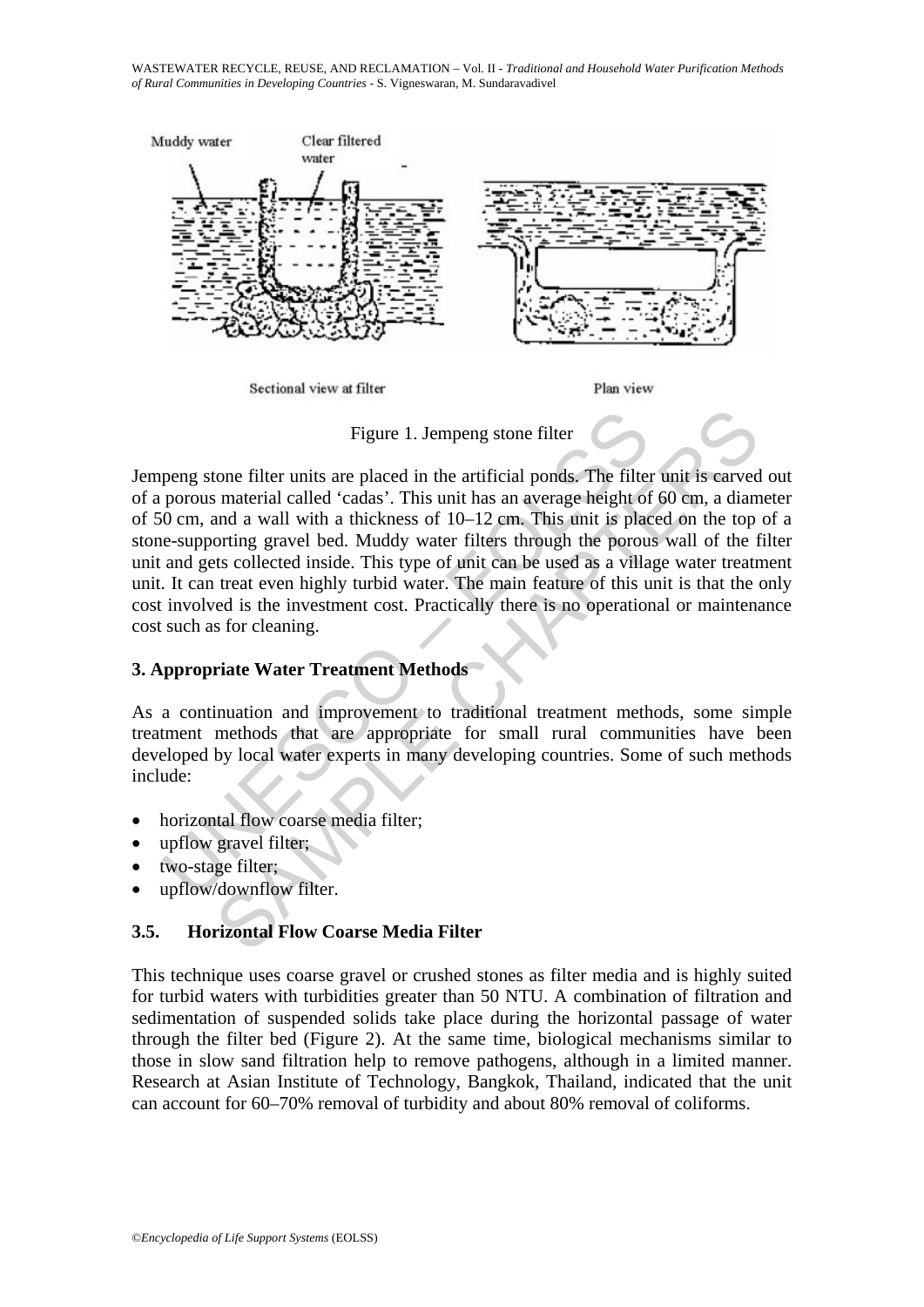WASTEWATER RECYCLE, REUSE, AND RECLAMATION – Vol. II - *Traditional and Household Water Purification Methods of Rural Communities in Developing Countries* - S. Vigneswaran, M. Sundaravadivel



Figure 2. Horizontal flow coarse media filter



#### **Bibliography**

- - -

Thanh N. C. (1982). *Surface Water Filtration for Rural Areas—Guidelines for Design, Construction, Operation and Maintenance.* Environmental Sanitation Information Center, Asian Institute of Technology, Bangkok, Thailand. [This presents engineering details of water filtration units for rural areas of developing countries.]

TO ACCESS ALL THE 14 PAGES OF THIS CHANNIST USE CHANNIST USE CHANNIST USE: the UNESCONDIBUTE USE CHANNIST USE A USE CONTROLLED IN A N. C. (1982). Surface Water Filtration for Rural Areas—Guidelines for ration and Maintenan TO ACCESS ALL THE 14 PAGES OF THIS CHA[PTE](https://www.eolss.net/ebooklib/sc_cart.aspx?File=E2-14-03-04)R,<br>
Visit: http://www.eolss.net/Eolss-sampleAllChapter.aspx<br>
y<br>
(1982). *Surface Water Filtration for Rural Area*—*Guidelines for Design, Construend Maintenance.* Environmental Sani Vigneswaran S., Tam D. M., and Visvanathan C. (1983). Water filtration technologies for developing countries. *Environmental Sanitation Review #12,* Environmental Sanitation Information Center, Asian Institute of Technology, Bangkok, Thailand. [This is a comprehensive compilation of history and development of water filtration technologies in developing countries.]

Vigneswaran S. and Visvanathan C. (1995). *Water Treatment Processes—Simple Options.* Boca Raton: CRC Press. [This book presents simple technological options for advanced treatment levels of drinking water that are be suitable for both developed and developing countries.]

#### **Biographical Sketches**

**S. Vigneswaran** is currently a Professor and a Head of Environmental Engineering Group in Faculty of Engineering, University of Technology, Sydney, Australia. He has been working on water and wastewater research since 1976. He has published over 175 technical papers and authored two books (both through CRC press, USA). He has established research links with the leading laboratories in France, Korea, Thailand and the USA. Also, he has been involved in number of consulting activities in this field in Australia, Indonesia, France, Korea and Thailand through various national and international agencies. Presently, Dr. Vigneswaran is coordinating the university key research strengths on "water and waste management in small communities", one of the six key research centers funded by the university on competitive basis. His research in solid liquid separation processes in water and wastewater treatment namely filtration, adsorption is recognized internationally and widely referred.

**M. Sundaravadivel** is an Environmental Engineer with the Central Pollution Control Board, Ministry of Environment and Forests, Government of India. He holds a Bachelors Degree in Civil Engineering and a